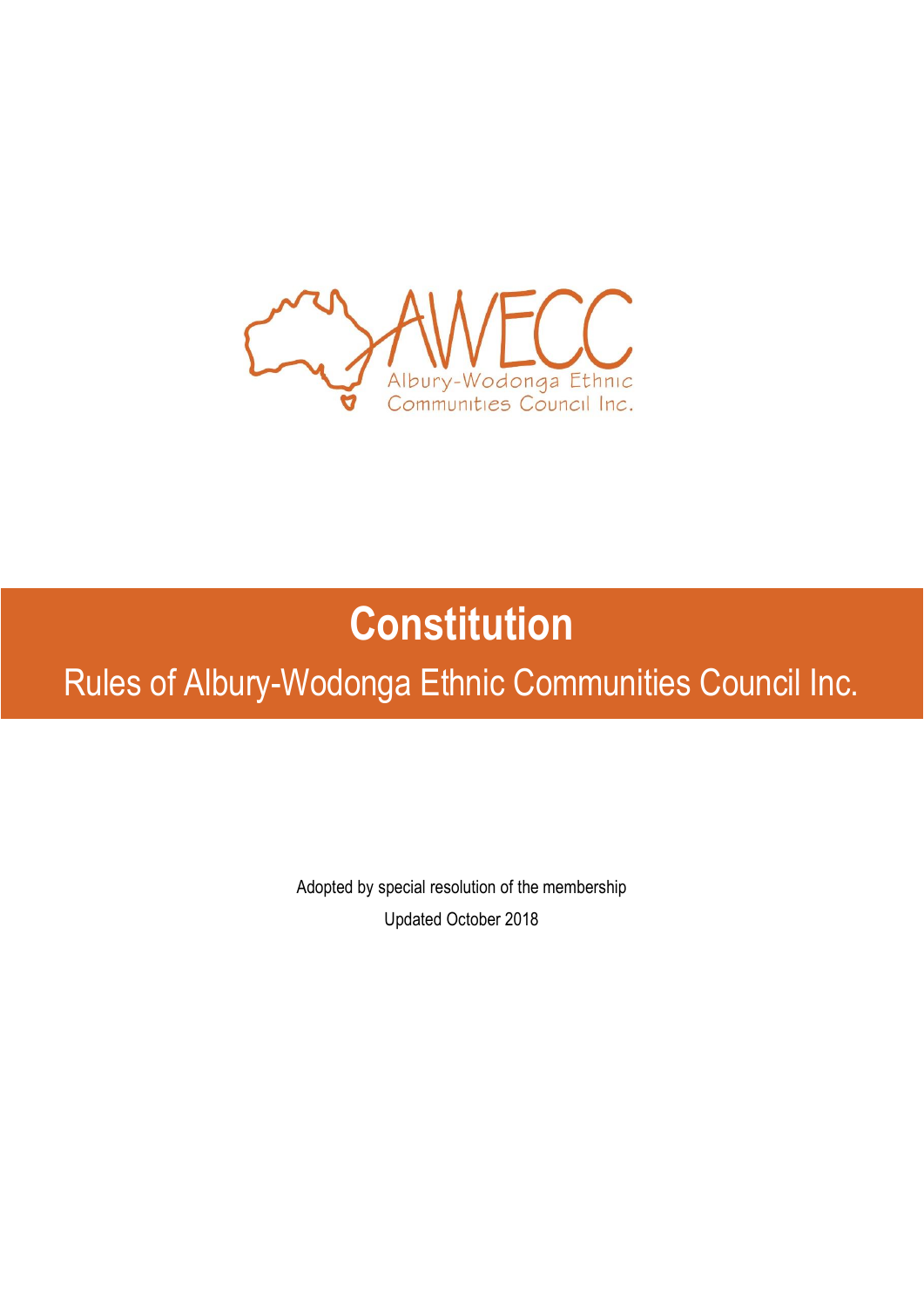Rules of Albury-Wodonga Ethnic Communities Council

# **Albury-Wodonga Ethnic Communities Council Inc.**

PO Box 920, Wodonga VICTORIA 3689 Phone: (02) 6024 6895 | www.awecc.org.au

Incorporation No. A0062009G | ABN 50192 038 354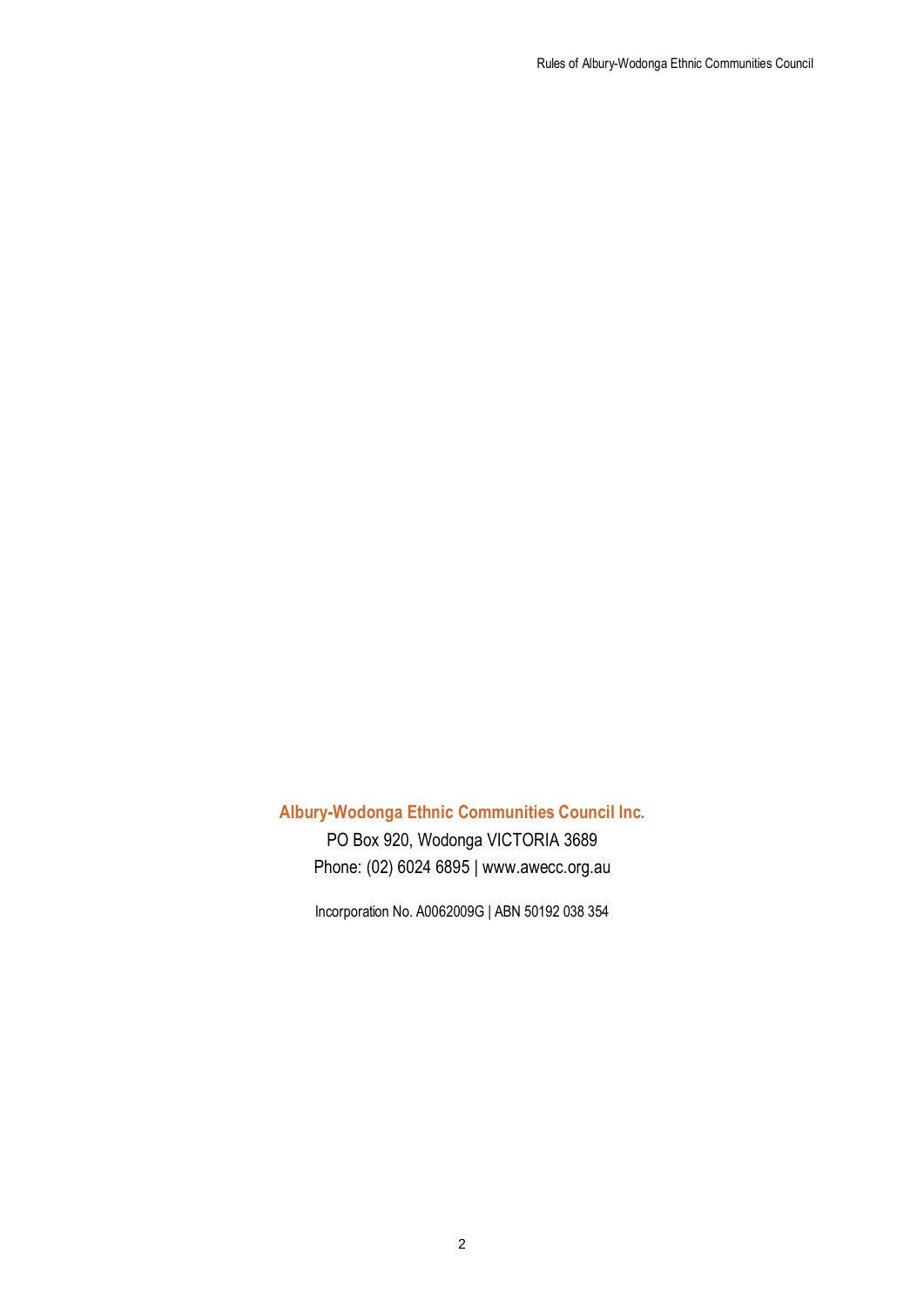### **TABLE OF CONTENTS**

| EXPULSION FROM BOARD OF DIRECTORS FINDER AND CONTINUES ARE A 14 |  |
|-----------------------------------------------------------------|--|
|                                                                 |  |
|                                                                 |  |
|                                                                 |  |
|                                                                 |  |
|                                                                 |  |
|                                                                 |  |
|                                                                 |  |
|                                                                 |  |
|                                                                 |  |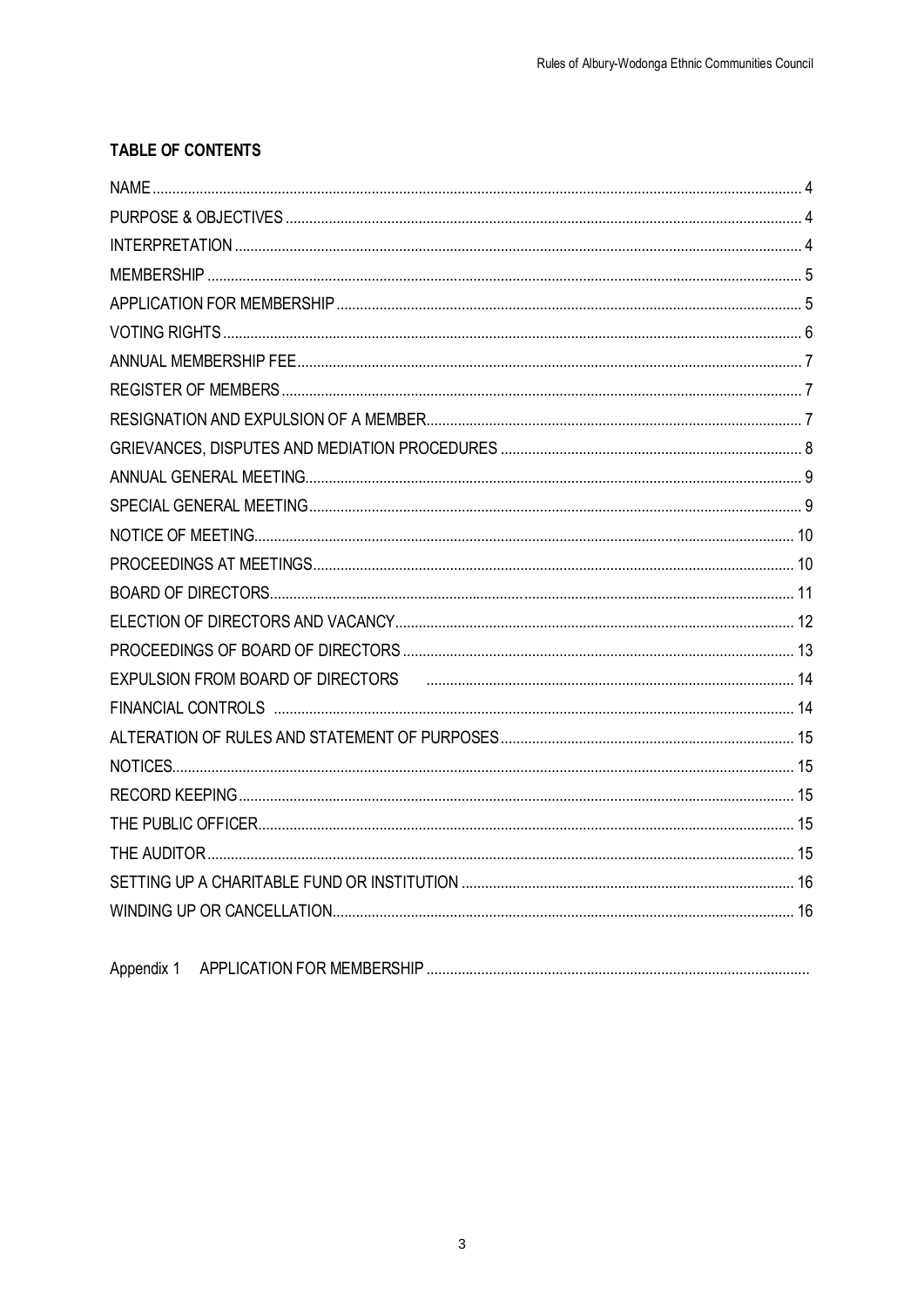#### **ACKNOWLEDGMENT OF COUNTRY**

Albury-Wodonga Ethnic Communities Council (AWECC) acknowledges the Traditional Owners of the lands in which it operates and pays its respect to Elders past and present. AWECC is committed to reconciliation with Aboriginal and Torres Strait Islander peoples and seeks to operate in a spirit of respect, cooperation and unity with Australia's First Peoples.

#### **1 NAME**

1.1 The name of the incorporated Association is: **Albury-Wodonga Ethnic Communities Council Inc.** (in these Rules called "The Association" or "AWECC").

#### **2 PURPOSE & OBJECTIVES**

2.1 The Statement of Purposes of the Association is: -

*The Albury-Wodonga Ethnic Communities Council is a member-driven community organisation, committed to empowering people from diverse cultural and ethnic backgrounds. The organisation focuses on advocating for local ethnic communities, improving access and equity, and promoting respect and community harmony.*

- 2.2 The key objectives of the Association are as follows:
	- a) To act as the advocacy and representative body in Albury-Wodonga for multicultural and ethnic communities in the formulation of, at all levels of government, policies, practices and funding opportunities that will contribute to both, equitable human-rights based outcomes and alleviation of social disadvantage and injustice.
	- b) To encourage the full participation of Albury-Wodonga multicultural and ethnic communities within the social, economic, political and cultural life of Australia.
	- c) To promote awareness of the presence and needs of emerging communities and refugees amongst service providers and various levels of government.
	- d) To identify and address service delivery gaps in culturally and linguistically diverse (CALD) service provision.
	- e) To assist with the advancement of community language education and support of related educational facilities for ethnic and refugee groups.
	- f) To advocate, plan for and assist with the relief of the needs of refugees and migrants at all stages of life.
	- g) To promote the positive aspects of multiculturalism and cultural diversity to the local community and throughout Victoria, New South Wales and Australia generally.
	- h) To facilitate and deliver such services as may be necessary to achieve any of the foregoing objectives.

#### **3 INTERPRETATION**

3.1 In these Rules, unless the contrary intention appears: -

"Council" means Albury-Wodonga Ethnic Communities Council Inc.

"Board of Directors" means the Committee of Management of the Association.

"Financial year" means the year ending on 30 June.

"General Meeting" means a general meeting of Board members convened in accordance with Rule 12.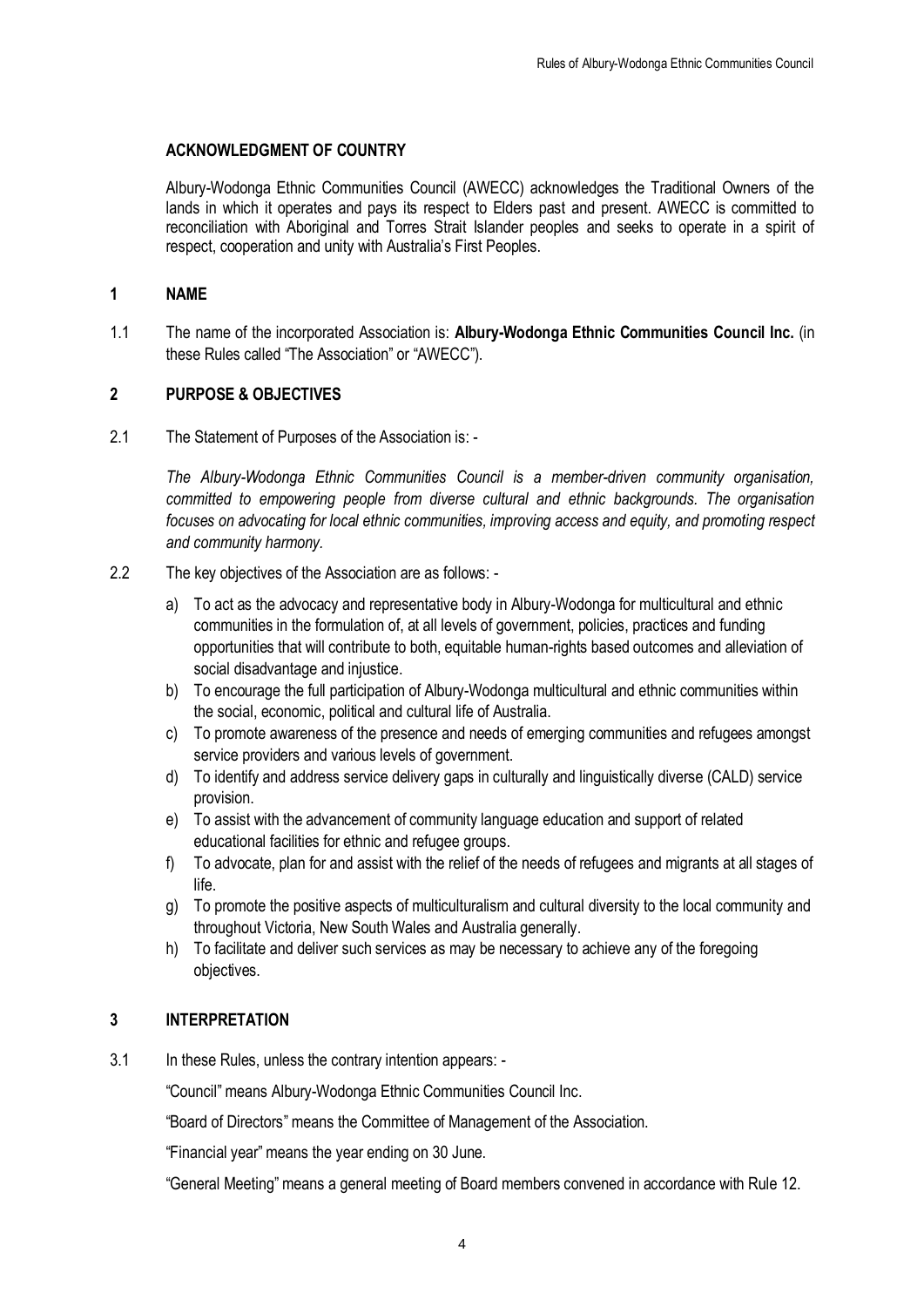"Special General Meeting" means a special (irregular) meeting of members convened in accordance with Rule 12

"Member/s" means a member or members of the Association.

"Director/s" means a member who is an office bearer or non-office bearer of the Board of Directors.

"Officer/s" means an office bearer of the Association

"The Act" means the *Associations Incorporation Reform Act 2012.*

"The Regulations" means regulations under The Act.

"A member organisation" shall be represented by a delegate (over the age of 18 years), the particulars of whom shall be notified to the Secretary immediately upon affiliation to the Association, and whom may be changed by the member organisation at any time by notifying the Secretary no less than 7 days prior to any meeting of the association. A delegate of a member organisation may not nominate his/herself for the office of Director, whilst a delegate.

- 3.2 In these Rules, a reference to the Secretary of the Association is the same as a reference to the Public Officer of the Association.
- 3.3 Words or expressions contained in these Rules shall be interpreted in accordance with the provisions of the *Acts Interpretation Act 1958* and the Act as in force from time to time.

#### **4 MEMBERSHIP**

- 4.1 **Community Membership:** Any organisation or ethnic community group whose *primary* objective is either of an ethnic or multicultural focus, whose aims and activities are not inconsistent with the Purpose and Objectives (Rule 2) and who is in its own right registered under the *Associations Incorporation Reform Act 2012*, may become a member, provided that such an organisation is duly admitted to membership in accordance with the provisions of these Rules.
- 4.2 **Associate Membership:** Any organisation or group with an interest in ethnic or multicultural issues (but this *not* being their primary focus) and whose aims and activities are not inconsistent with the Purpose and Objectives (Rule 2) may be duly admitted to membership in accordance with the provisions of these Rules.
- 4.3 **Individual Membership:** Individual persons (over the age of 18 years at the time of application) of any ethnic background or heritage who applies and is approved for membership and agrees to abide with the Purpose and Objectives (Rule 2) may be duly admitted to membership in accordance with the provisions of these Rules.

#### **5 APPLICATION FOR MEMBERSHIP**

- 5.1 An organisation or individual seeking membership to the Association in respect of either category in clause 4 shall be admitted to membership upon: -
	- (a) submitting a written application for membership as provided in sub-clause 5.2 hereof; and
	- (b) admission as a member as approved by the Board of Directors.
- 5.2 An application of an organisation or a person for membership of the Association:
	- (a) shall be made in writing in the form set out in Appendix 1; and
	- (b) shall be lodged with the Secretary of the Association.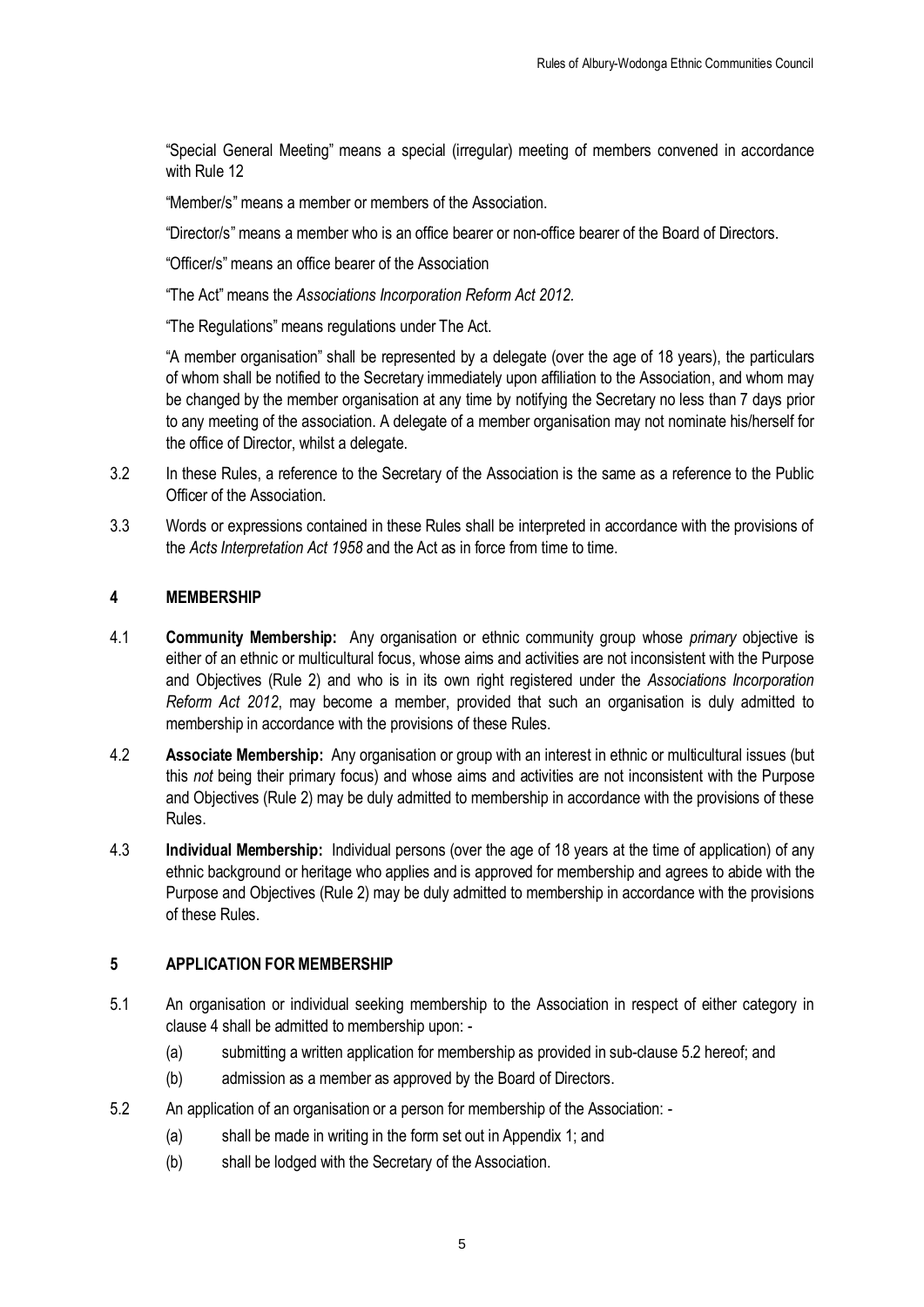- 5.3 As soon as is practicable after the receipt of an application, the Secretary shall refer the nomination to the Board of Directors.
- 5.4 Upon an application being referred to the Board of Directors, the Board of Directors shall consider the application and decide whether to approve or to reject the nomination.
- 5.5 Upon an application being approved or rejected by the Board of Directors the Secretary, or a suitable person delegated by the Secretary, shall with as little delay as possible, notify the applicant in writing that the application for membership of the association has been approved or denied.
- 5.6 The Secretary shall, upon notification that the applicant has been approved for membership of the association, enter the applicant's name in the register of members kept by him/her and, upon the name being so entered, the applicant becomes a Member of the Association.
- 5.7 A right, privilege, or obligation of a person or organisation by reason of his/her/its membership of the Association: -
	- (a) is not capable of being transferred or transmitted to another person or organisation;
	- (b) terminates upon the cessation of his/her/its membership whether by death or resignation or otherwise.
- 5.8 A community member organisation and associate member organisation shall within 14 days of being notified of its approval for membership forward to the Secretary of the Association the name, address, and occupation of the person (delegate) who is to represent the member organisation at meetings of the **Association**
- 5.9 Membership shall be renewed annually by applying for membership in accordance with sub-clause 5.2. A membership year begins from the time an application has been approved by the Board of Directors until the end of the current financial year.
- 5.10 The Secretary shall within a reasonable time prior to a membership ceasing, cause to notify the member in writing that the member is required to renew membership.

#### **6 VOTING RIGHTS**

- 6.1 A community member organisation shall, through its nominated delegate, be entitled to vote at Special General Meetings and Annual General Meetings of the Association only, provided that at the relevant time it has paid its annual membership fee. A community member organisation's vote is to be recorded by the delegate and proxy votes shall not be permitted. A delegate can only represent and vote for one organisation.
- 6.2 An associate member organisation has no voting rights at the meetings of the association, except for the election of the Board of Directors of the Association, in accordance with Rule 16.6.
- 6.3 An individual member shall:
	- (a) be entitled to vote at Special General Meetings and Annual General Meetings of the Association, including the election of the Board of Directors.
	- (b) assume the right to vote at General Meetings of the Board of Directors, if he/she becomes an elected Director of the Board of Directors; and
	- (c) be entitled to give, or hold, a maximum of one proxy vote at Special General Meetings and Annual General Meetings only, provided the appropriate proxy vote form is returned to the Secretary no later than 7 days prior to the scheduled meeting date and time.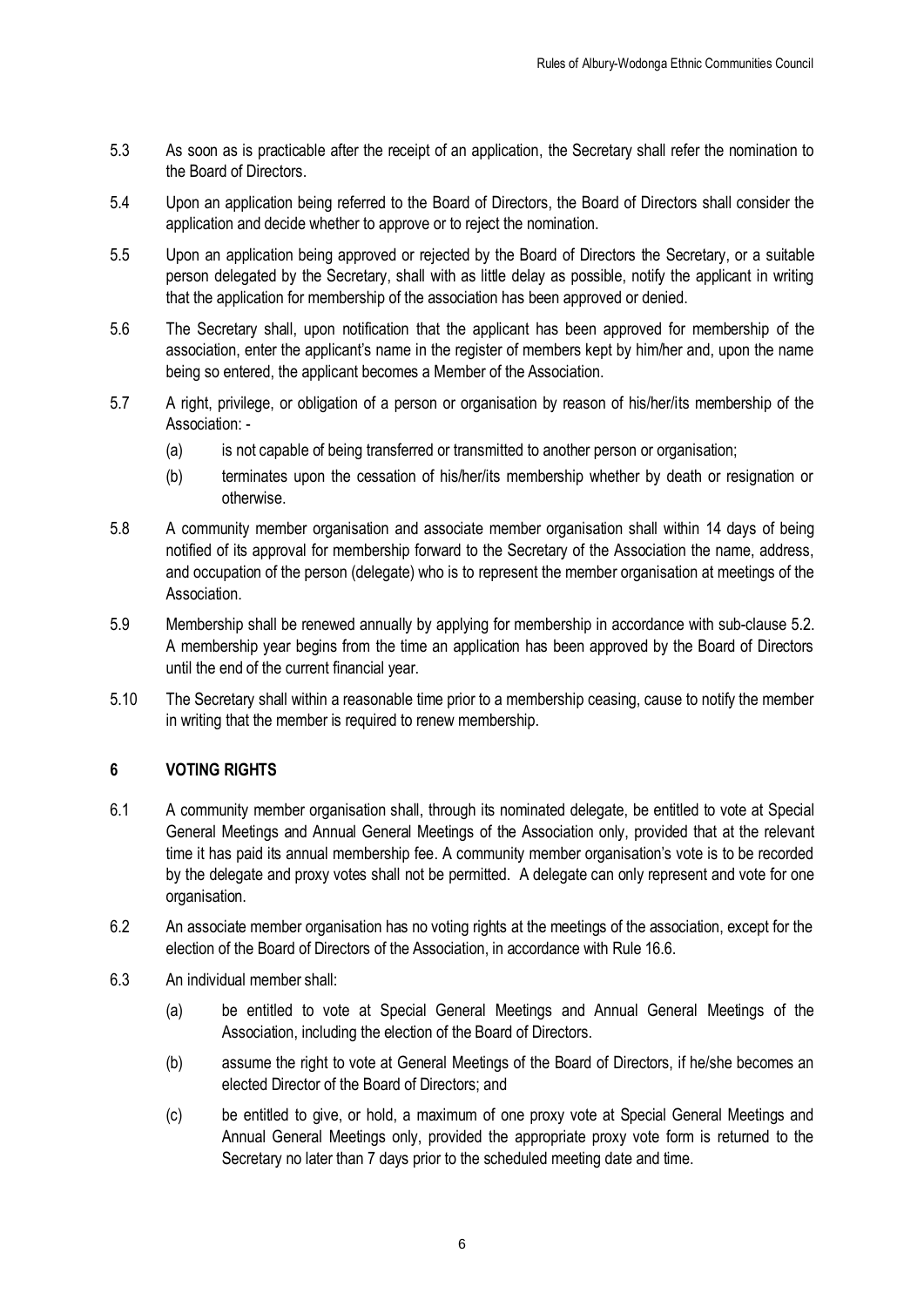- 6.4 Member's votes (when eligible to vote in accordance with Rule 6) are weighted as follows:
	- (a) A Community Member's one (1) vote is worth the equivalent weighting of three (3) votes;
	- (b) An Associate Member's one (1) vote is worth the equivalent weighting of one (1) vote;
	- (c) An Individual Member's one (1) vote is worth the equivalent weighting of one (1) vote.
- 6.5 Where an individual member is also the delegate of a community member organisation or associate member organisation, the member shall be entitled to place a vote as an individual and as a community organisation delegate or associate members organisation delegate, in accordance with Rule 6.

#### **7 ANNUAL MEMBERSHIP FEES**

7.1 Community member organisations, associate member organisations and individual members shall pay an annual membership fee of such amount as shall be determined by the association at its Annual General Meeting, with the annual fee payable being equal to the amount in place at the time of application.

#### **8 REGISTER OF MEMBERS**

8.1 The Secretary shall keep and maintain a register of community, associate and individual members in which shall be entered the name, contact details, and date of entry of such members, including particulars of the nominated delegate of the member organisations.

#### **9 RESIGNATION AND EXPULSION OF MEMBER**

- 9.1 A member of the Association may resign from the Association by first giving one month's notice in writing to the Secretary of his/her/its intention to resign and upon the expiration of that period of notice, the member shall cease to be a member.
- 9.2 Upon the expiration of a notice given under sub-clause 9.1, the Secretary shall make in the register of members an entry recording the date on which the member by whom the notice was given, ceased to be a member.
- 9.3 Subject to these rules, the Board of Directors may by resolution:
	- (a) expel a member from the Association; or
	- (b) suspend a member from membership of the Association for a specified period.
- 9.4 Expulsion or suspension from the Association would be on the basis of a member:
	- (i) having refused or neglected to comply with these Rules; or
	- (ii) having been guilty of conduct unbecoming a member or prejudicial to the interests of the **Association**
- 9.5 A resolution of the Board of Directors under sub-clause 9.3:
	- (a) does not take effect unless the Board of Directors, at a meeting held not earlier than 14 and not later than 28 days after the service on the member of a notice under sub-clause 9.6 confirms the resolution in accordance with this clause; and
	- (b) where the member exercises a right of appeal to the Association under this clause does not take effect unless the Association confirms the resolution in accordance with this clause.
- 9.6 Where the Board of Directors passes a resolution under sub-clause 9.3, the Secretary shall, as soon as practicable cause to be served on the member of a notice in writing: -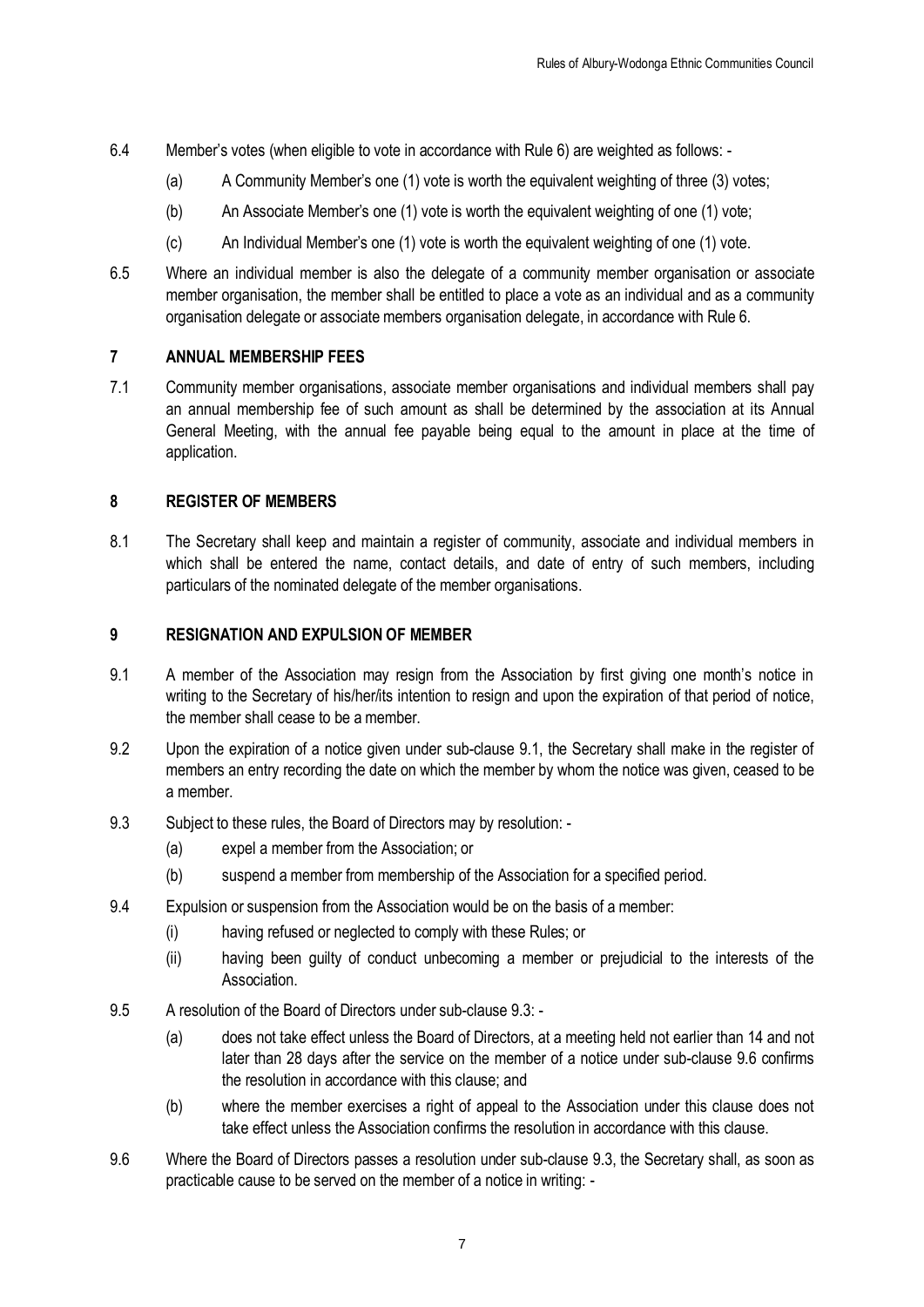- (a) setting out the resolution of the Board of Directors and the ground on which it is based;
- (b) stating that the member may address the Board of Directors at a meeting to be held not earlier than 14 and not later than 28 days after service of the notice;
- (c) stating the date, place and time of that meeting;
- (d) informing the member that he/she/it may do one or more of the following:
	- (i) Attend the meeting;
	- (ii) Give to the Board of Directors before the date of that meeting a written statement seeking the revocation of the resolution;
	- (iii) Not later than 24 hours before the date of the meeting, lodge with the Secretary a notice to the effect that he/she/it wishes to appeal to the Association at a Special General Meeting against the resolution.
- 9.7 At a meeting of the Board of Directors held in accordance with sub-clause 9.5, the Committee:
	- (a) shall give to the member an opportunity to be heard;
	- (b) shall give due consideration to any written statement submitted by the member; and
	- (c) shall by resolution determine whether to confirm or to revoke the resolution.
- 9.8 Where the Secretary receives a notice under sub-clause 9.6, he/she shall notify the Board of Directors and the Board of Directors shall convene a Special General Meeting of the Association to be held within 21 days after the date on which the Secretary received the notice.
- 9.9 At a Special General Meeting of the Association convened under sub-clause 9.8:
	- (a) no business other than the question of the appeal shall be transacted;
	- (b) the Board of Directors may place before the meeting details of the grounds for the resolution and the reasons for the passing of the resolution;
	- (c) the members present shall vote by secret ballot on the question whether the resolution should be confirmed or revoked.
- 9.10 If at the Special General Meeting: -
	- (a) two-thirds of the member's vote in person in favour of the resolution, the resolution is confirmed; and,
	- (b) in any other case, the resolution is revoked.

#### **10 GRIEVANCES, DISPUTES AND MEDIATION PROCEDURES**

- 10.1 The grievance procedure set out in this rule applies to disputes under these Rules between:
	- (a) a member and another member; or
	- (b) a member and the Association.
- 10.2 The parties to the dispute must meet and discuss the matter in dispute, and, if possible, resolve the dispute within 14 days after the dispute comes to the attention of all parties.
- 10.3 If the parties are unable to resolve the dispute at the meeting, or if a party fails to attend that meeting, then the parties must, within 10 days, hold a meeting in the presence of a mediator.
- 10.4 The mediator must be:
	- (a) A person chosen by agreement between the parties; or
	- (b) In the absence of agreement: -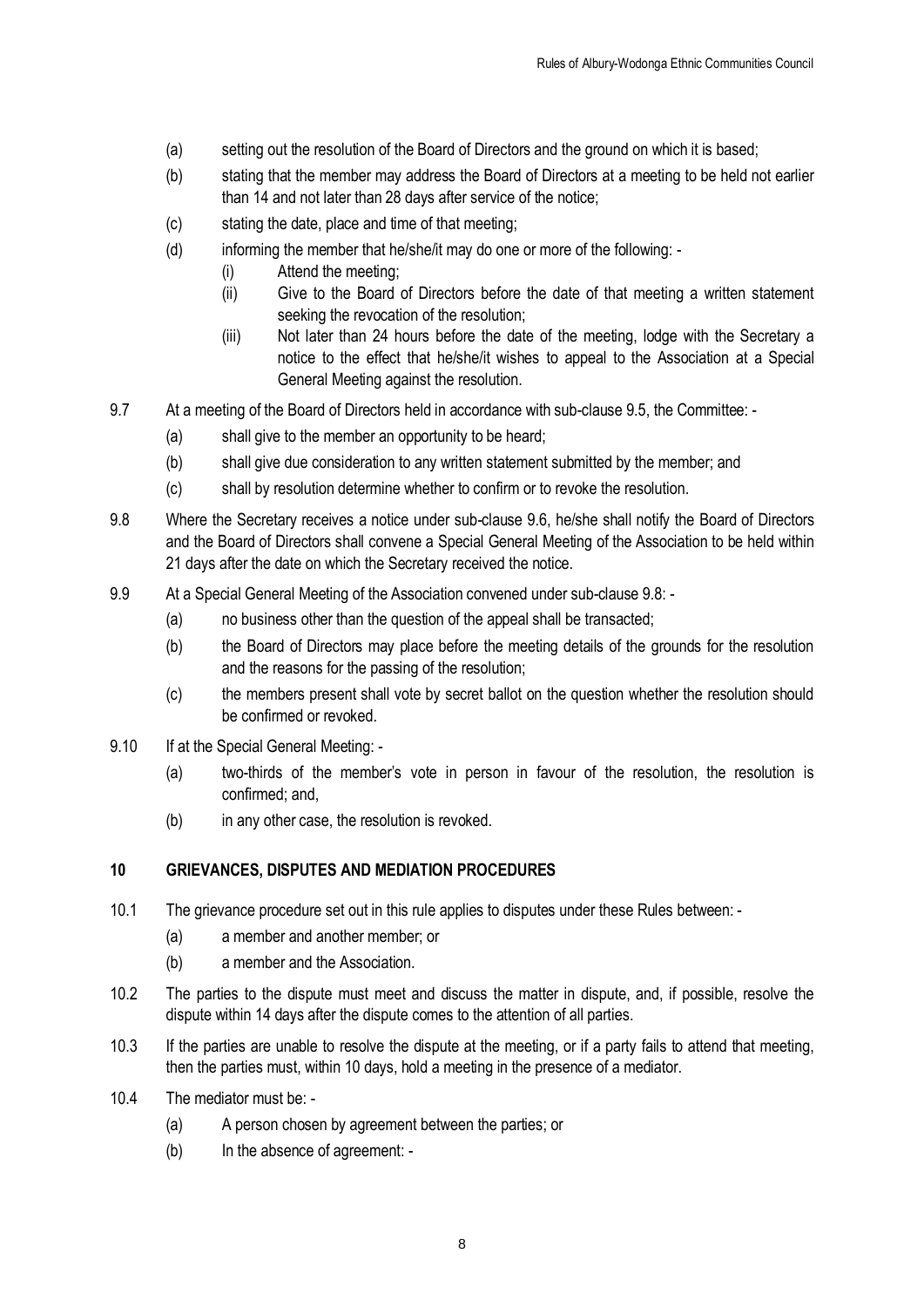- (i) in the case of dispute between a member and another member, a person appointed by the committee of the Association; or
- (ii) in the case of dispute between a member and the Association, a person who is a suitably qualified mediator.
- 10.5 An individual member of a member organisation can be a mediator.
- 10.6 The mediator cannot be a member who is a party to the dispute.
- 10.7 The parties to the dispute must, in good faith, attempt to settle the dispute by mediation.
- 10.8 The mediator, in conducting the mediation, must:
	- (a) give the parties to the mediation process every opportunity to be heard;
	- (b) allow due consideration by all parties of any written statement submitted by any party; and,
	- (c) ensure that natural justice is accorded to the parties to the dispute throughout the mediation process.
- 10.9 The mediator must not determine the outcome of a dispute.
- 10.10 If the mediation process does not result in the dispute being resolved, the parties may seek to resolve the dispute in accordance with the Act otherwise at law.

#### **11 ANNUAL GENERAL MEETING**

- 11.1 The Association shall in each calendar year convene an Annual General Meeting of its members.
- 11.2 The Annual General Meeting shall be held on such day as the Board of Directors determine.
- 11.3 The Annual General Meeting shall be specified as such in the notice convening it.
- 11.4 The ordinary business of the Annual General Meeting shall be:
	- (a) to confirm the minutes of the last preceding Annual General Meeting and of any Special General Meeting held since that meeting;
	- (b) to receive from the Board of Directors reports upon the transactions of the Association during the last preceding financial year;
	- (c) to elect the Board of Directors of the Association (in accordance with Rule 16); and,
	- (d) to receive and consider the statement submitted by the Association in accordance with section 30 (3) of the Act.
- 11.5 The Annual General Meeting may transact special business for which notice is given in accordance with these Rules.
- 11.6 The Annual General Meeting shall be in addition to any other Special General Meetings that may be held in the same year.

#### **12 SPECIAL GENERAL MEETING**

- 12.1 All general meetings other than the Annual General Meeting and Board Director Meetings, shall be called Special General Meetings.
- 12.2 The Board of Directors may from time to time convene a Special General Meeting to provide an opportunity to discuss and resolve issues of concern to members.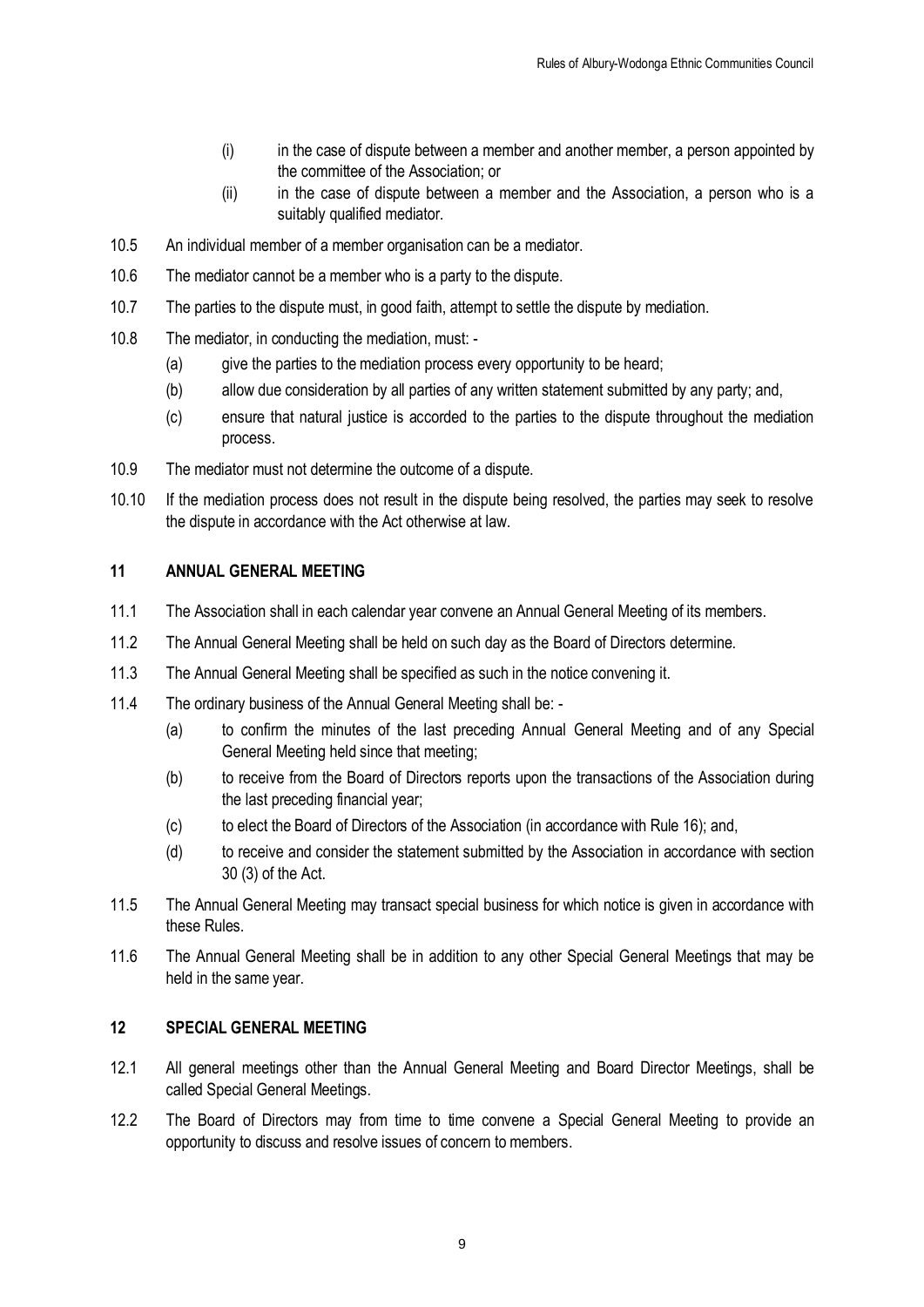- 12.3 The Board of Directors shall on the requisition in writing of at least one member, and the endorsement of at least one other member, convene a Special General Meeting of the Association.
- 12.4 The requisition for a Special General Meeting shall state the objects of the meeting and shall be signed by the members making the requisition and be sent to the address of the Secretary and may consist of several documents in a like form, each signed by one or more of the members making the requisition.
- 12.5 If the Board of Directors does not cause a Special General Meeting to be held within one month after the date on which the requisition is sent to the address of the Secretary, the members making the requisition, or any other member, may convene a Special General Meeting to be held no later than three months after that date.
- 12.6 A Special General Meeting convened by the members in pursuance of these Rules shall be convened by the Board of Directors and all reasonable expenses incurred in convening the meeting shall be refunded by the Association to the persons incurring the expenses.

#### **13 NOTICE OF MEETING**

- 13.1 The Secretary of the Association shall, at least 14 days before the date fixed for holding a Special General Meeting of the Association, cause to be sent to each member of the Association (consistent with Rule 21), a notice stating the place, date and time of the meeting and the nature of the business to be transacted at the meeting.
- 13.2 No business other than that set out in the notice convening the meeting shall be transacted at the meeting unless agreed to by a simple majority of the members in attendance.
- 13.3 A member desiring to bring any business before a meeting may give notice of the business in writing to the Secretary, who shall include that business in the notice calling the next general meeting after the receipt of the notice.

#### **14 PROCEEDINGS AT MEETINGS**

- 14.1 All business that is transacted at a Special General Meeting and all business that is transacted at the Annual General Meeting except for that specially referred to in these Rules as being the ordinary business of the Annual General Meeting, shall be deemed to be special business.
- 14.2 No item of business shall be transacted at a Special General Meeting unless a quorum of members entitled under these Rules to vote is present during the time when the meeting is considering that item.
- 14.3 One third of members personally present (being members entitled under these Rules to vote at a general meeting) constitute a quorum for the transaction of the business of a Special General Meeting or Annual General Meeting.
- 14.4 If, within half an hour after the appointed time for the commencement of a Special General Meeting or Annual General Meeting, a quorum is not present,-the meeting shall be dissolved and in any other case shall stand adjourned to the same day in the next week at the same time and (unless another place is specified by the Chairperson at the time of the adjourned meeting) at the same place and if at the adjourned meeting the quorum is not present within half an hour after the time appointed for the commencement of the meeting, the members present (being not less than three) shall be a quorum.
- 14.5 The Chairperson, or in his/her absence, the Deputy Chairperson shall preside as Chairperson at each meeting of the Association.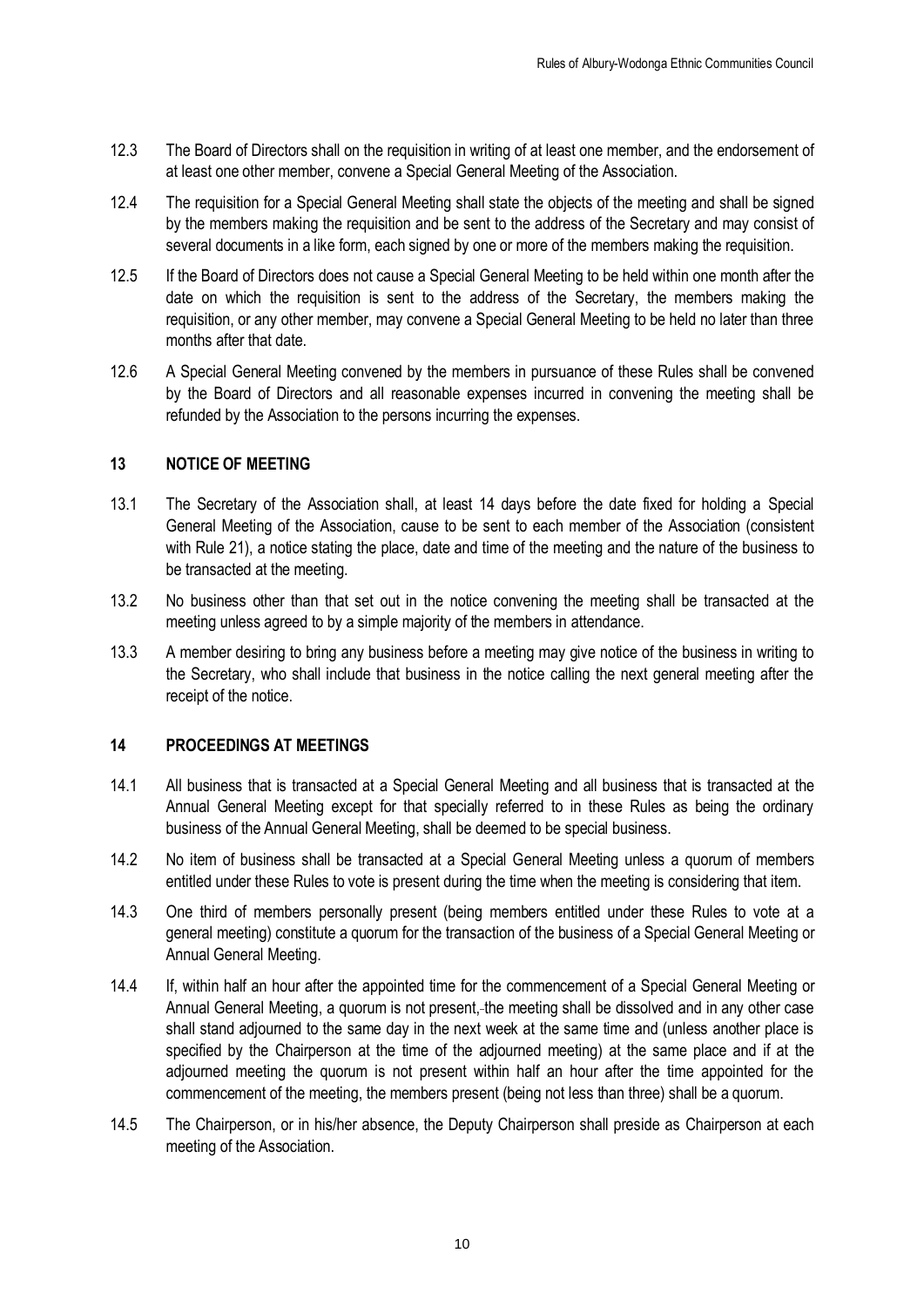- 14.6 If both the Chairperson and the Deputy Chairperson is absent from a meeting, the members present shall elect one of their number to preside at the meeting.
- 14.7 The Chairperson of a Special General Meeting at which a quorum is present may, with the consent of the meeting, adjourn the meeting from time to time and place to place, but no business shall be transacted at an adjourned meeting other than the business left unfinished at the meeting at which the adjournment took place.
- 14.8 Where a meeting is adjourned for 14 days or more, a like notice of the adjourned meeting shall be given as in the case of the Special General Meeting.
- 14.9 Except as provided in sub-clauses 14.7 and 14.8, it is not necessary to give notice of an adjournment of the business to be transacted at an adjourned meeting.
- 14.10 A question arising at a Special General Meeting or Annual General Meeting of the Association shall be determined on a show of hands and unless before or on the declaration of the show of hands a poll is demanded, a declaration by the Chairperson that a resolution has, on a show of hands, been carried or carried unanimously or carried by a particular majority or lost, and an entry to that effect in the Minute Book of the Association is evidence of the fact, without proof of the number or proportion of the votes in favour of, or against, that resolution.
- 14.11 Upon any question arising at a Special General Meeting or Annual General Meeting of the Association, a member may cast a vote in accordance with Rule 6.
- 14.12 All votes shall be given personally by the member or nominated delegate.
- 14.13 In the case of an equality of voting on a question, the Chairperson of the meeting is entitled to exercise a second or casting vote.
- 14.14 If at a meeting a poll on any question is demanded by not less than three community members, it shall be taken at that meeting in such manner as the Chairperson may direct and the resolution of the poll shall be deemed to be a resolution of the meeting on that question.
- 14.15 A poll that is demanded on the election of a Chairperson or on a question of an adjournment shall be taken forthwith and a poll that is demanded on any other question shall be taken at such time before the close of the meeting as the Chairperson may direct.
- 14.16 A member is not entitled to vote at any general meeting unless all monies due and payable by himself/herself or his/her organisation to the association have been paid.
- 14.17 Members without voting rights may attend meetings of the Association upon invitation or approval of the Board of Directors.
- 14.18 The Secretary of the Association shall be responsible for the keeping of the Minutes of the resolutions and proceedings of each Special General Meeting, Annual General Meeting and each Board of Directors Meeting with a record of the names of members present at the meetings, and cause to be made freely available and accessible to members, and deliverable upon request, a copy of the minutes from any Special General Meeting, Annual General Meeting and each Board of Directors Meeting.

#### **15 BOARD OF DIRECTORS**

- 15.1 The affairs of the Association shall be managed by the Board of Directors constituted as provided in Rule 15.7.
- 15.2 The Board of Directors:
	- (a) shall control and manage the business and affairs of the Association;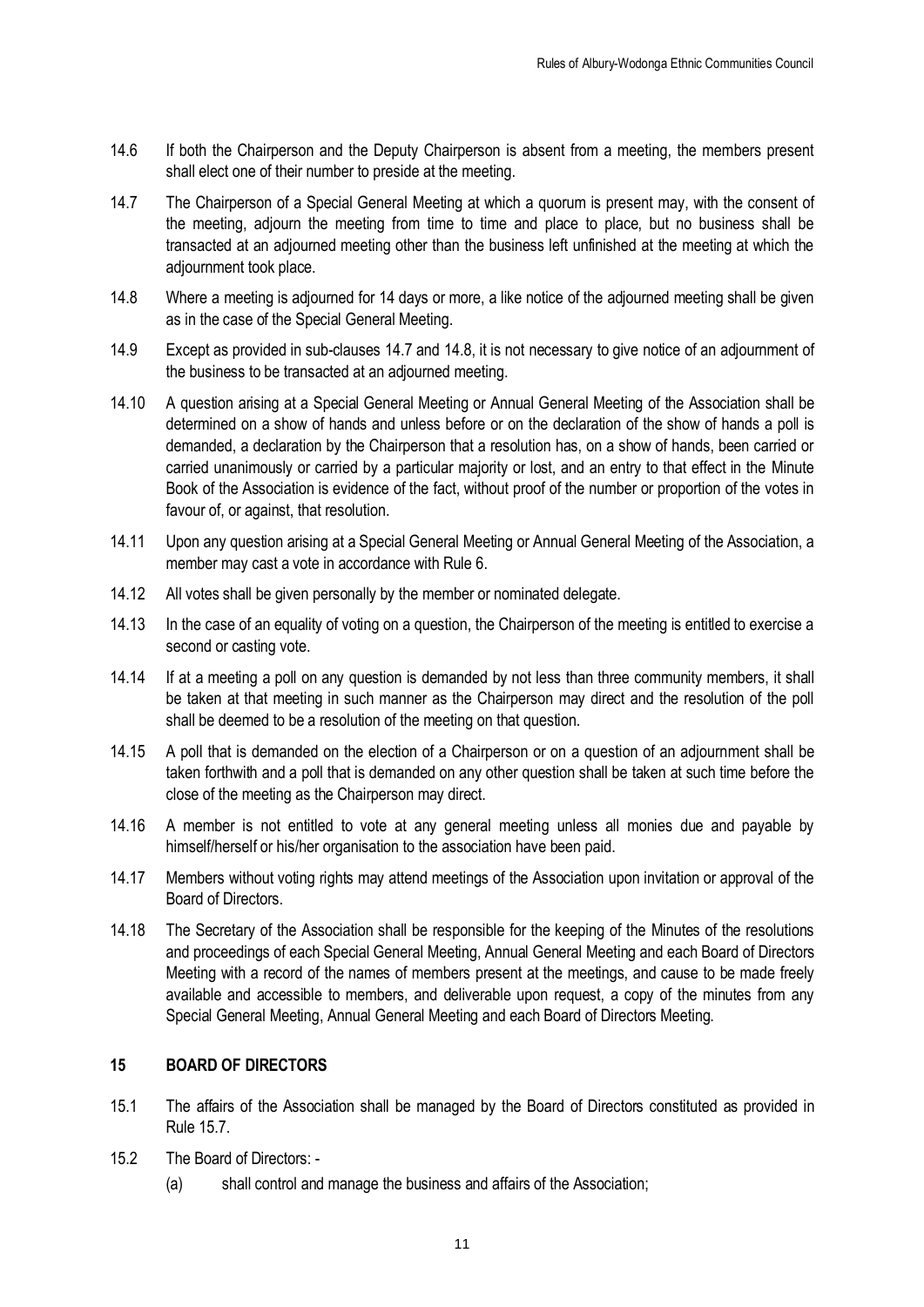- (b) may, subject to these rules, the regulations and the Act, exercise all such powers and functions as may be exercised by general meetings of the members of the Association; and
- (c) subject to these rules, the regulations and the Act, has power to perform all such acts and things as appear to the Board of Directors to be essential for the proper management of the business and affairs of the Association.
- 15.3 The officers of the Association shall be:
	- (a) a Chairperson;
	- (b) a Deputy Chairperson;
	- (c) a Treasurer;
	- (d) a Secretary;
- 15.4 The provisions of Rule 16 so far as they are applicable and with the necessary modifications, apply to and in relation to the election of persons to any of the offices mentioned in sub-clause 16.1.
- 15.5 Each officer of the Association shall hold office for a period of two years until the second Annual General Meeting next after the date of his/her election. Each Officer of the Association is not eligible for reelection to the same position they hold after two consecutive terms.
- 15.6 In the event of a casual vacancy in any office (see Rule 15.3) referred to in sub-clause 16.1, the Board of Directors may appoint one of its members to the vacant office and the member so appointed may continue in office up to and including the conclusion of the Annual General Meeting next following the date of his/her appointment.
- 15.7 Subject to section 24 of the Act, the Board of Directors shall consist of:
	- (a) the Officers of the Association (as per Rule 15.3), each of whom shall be elected as per Rule 16.11, following their election at the Annual General Meeting of the Association;
	- (b) Three (3) General Directors each of whom shall be elected at the Annual General Meeting of the Association each year;
	- (c) Sub-committee convenors, who are not Directors, shall be ex-officio members, with no voting rights; and
	- (d) Up to three (3) additional members, including past Directors, may be co-opted to join the Board of Directors where appropriate knowledge, skill or qualification is sought, for a period deemed appropriate by the Board of Directors. A co-opted member shall not hold voting rights.
- 15.8 Each Director of the Board of Directors shall, subject to these Rules, hold office for a period of two years after his/her election and is eligible for re-election.

#### **16 ELECTION OF DIRECTORS AND VACANCY**

- 16.1 Nominations of candidates for election as Directors of the Board of Directors:
	- (a) shall be made in writing by the candidate, who must be a paid member at time of nomination.
	- (b) shall be delivered to the Secretary for the Association not less than 28 days before the date fixed for holding of the Annual General Meeting.
- 16.2 If insufficient nominations are received to fill all vacancies on the Board, the candidates nominated shall be deemed to be elected and further nominations shall be received at the Annual General Meeting.
- 16.3 If the number of nominations received is equal to the number of vacancies to be filled, the persons nominated shall be deemed to be elected.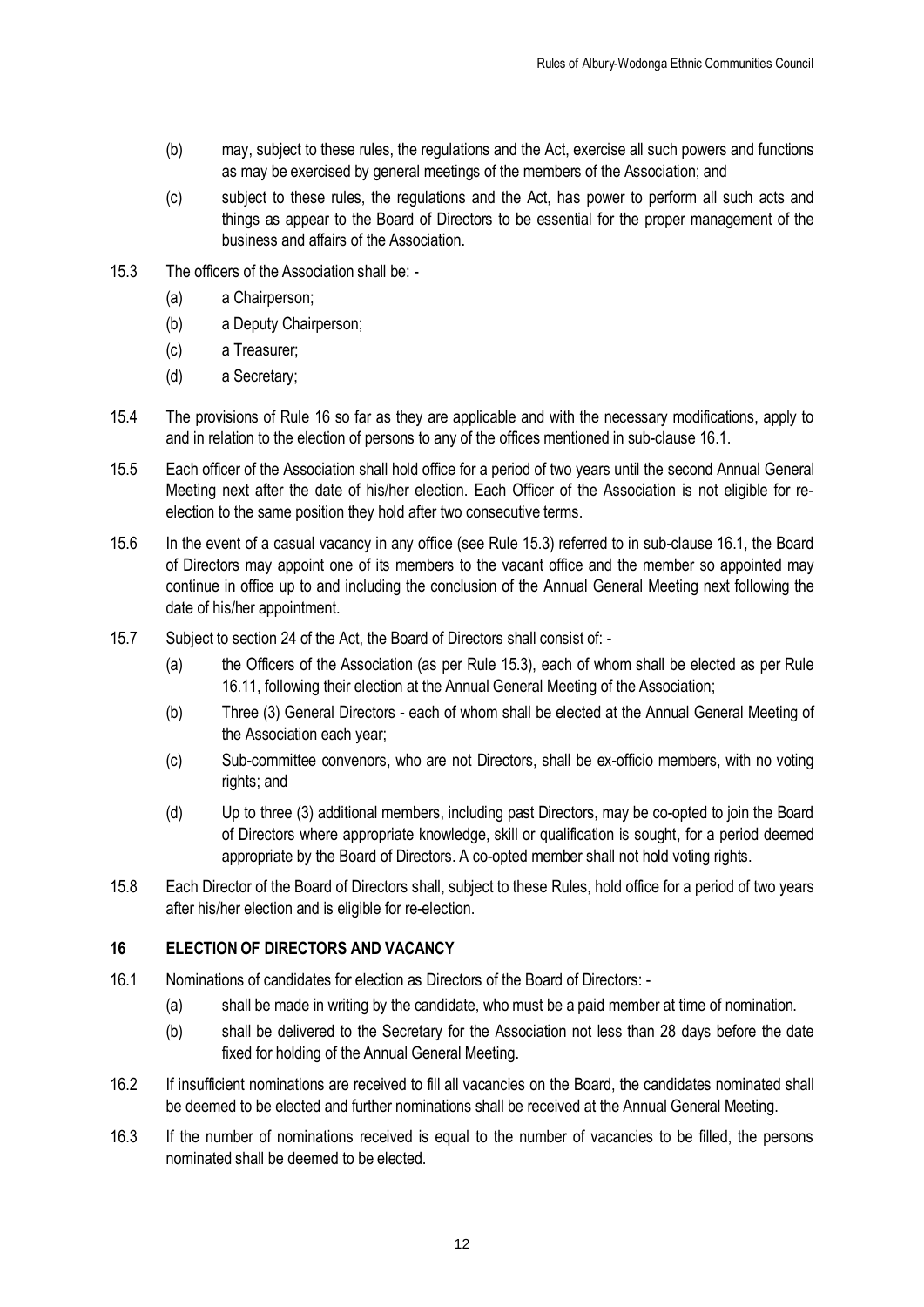- 16.4 If the number of nominations exceeds the number of vacancies to be filled, a ballot shall be held.
- 16.5 The ballot for the election of Directors of the Board shall be conducted at the Annual General Meeting in such usual manner as the Board of Directors may direct.
- 16.6 In the event of a ballot arising from sub-clause 16.4, all members (community, associate and individual) may cast one vote each for the election of Directors to the Board of Directors, in accordance with Rule 6.
- 16.7 That no more than two persons of the same ethnic background shall be entitled to be elected as members of the Board of Directors.
- 16.8 That in the event of more than two members of a particular ethnic background receiving sufficient votes at an election for a position on the Board, the two members who record the highest votes shall become members of the Board of Directors and a fresh ballot shall immediately be taken in respect of the vacancies on the Board of Directors arising from the application of sub-clause 16.8.
- 16.9 No paid staff member of the Association shall be entitled to stand for election as a member of the Board of Directors within 12 months of ceasing such employment.
- 16.10 For the purpose of these Rules, the office of a Director or Officer of the Association becomes vacant if the Director or Officer: -
	- (a) ceases to be a member of the Association;
	- (b) becomes an insolvent under administration within the meaning of the Companies (Victoria) Code;
	- (c) resigns his/her office by notice in writing given to the Secretary;
	- (d) is elected to local, state, or federal political office;
	- (e) moves place of permanent residence to outside the service area of the Association.
- 16.11 During, or immediately following the Annual General Meeting, the Board of Directors shall convene to elect from amongst their number the Officers of the Association (see 15.3).

#### **17 PROCEEDINGS OF BOARD OF DIRECTORS**

- 17.1 The Board of Directors shall meet at least 10 times in each year at such place and such times as the Board of Directors may determine.
- 17.2 Special Meetings of the Board of Directors may be convened by the Chairperson or by any two members of the Board of Directors.
- 17.3 Notice shall be given to members of the Board of Directors of any Special Meeting specifying the general nature of the business to be transacted and no other business shall be transacted at such a meeting unless with the consent of a simple majority of the Members in attendance.
- 17.4 A simple majority of members of the Board of Directors (or members entitled under these rules to vote) constitute a quorum for the transaction of the business of a meeting of the Board of Directors.
- 17.5 If there is no quorum, the meeting may proceed but all decisions made are interim decisions until such time that they are confirmed at a later meeting where a quorum is present.
- 17.6 At meetings of the Board of Directors:
	- (a) The Chairperson, or in his/her absence the Deputy Chairperson, shall preside; or
	- (b) If the Chairperson and the Deputy Chairperson is absent, such one of the remaining members of the Board of Directors as may be chosen by the member's present shall preside.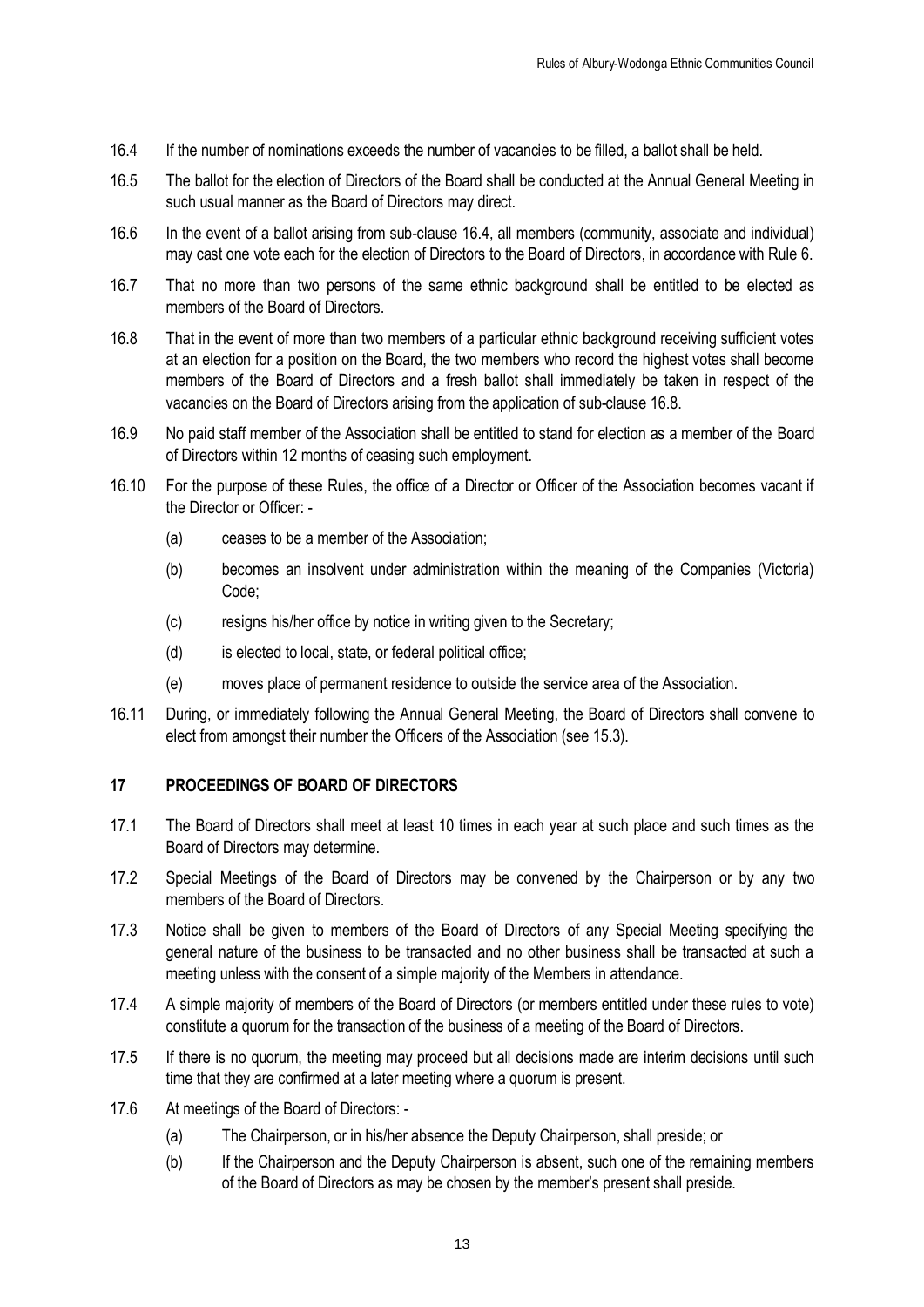- 17.7 Questions arising at a meeting of the Board of Directors, or of any sub-committee appointed by the Board of Directors, shall be determined on a show of hands, or, if demanded by a member, by a poll taken in such manner as the person presiding at the meeting may determine.
- 17.8 Each member present at a meeting of the Board of Directors, or of any sub-committee appointed by the Board of Directors (including the person presiding at the meeting), is entitled to one vote and, in the event of an equality of votes on any question, the person presiding may exercise a casting vote.
- 17.9 Written notice of each Board of Directors meeting shall be served on each member of the Board of Directors by delivering it to him/her at a reasonable time before the meeting or by sending it by prepaid post or by email addressed to him/her at his/her usual or last known place of residence or email address at least two business days before the date of the meeting.
- 17.10 Subject to sub-clause 16.4 the Board of Directors may act notwithstanding any vacancy on the Board of Directors.
- 17.11 All Board members are expected to attend at least 75% of Board meetings unless authorised by the Board of Directors. Failure to do so without a satisfactory reason may result in them being deemed to have relinquished their position and a vacancy declared.
- 17.12 All business conducted by the Board of Directors is confidential, except where information is required to be reported to members of the Association or for the function of Association business, as resolved.

#### **18 EXPULSION FROM BOARD OF DIRECTORS**

- 18.1 The Association at a Special General Meeting may, by resolution, remove any member of the Board of Directors before the expiration of his/her term of office and appoint another member in his/her stead to hold office until the expiration of the term of the first-mentioned member.
- 18.2 Expulsion from the Board of Directors would be based on a Board Member:
	- (i) having refused or neglected to comply with these Rules; or
	- (ii) having been guilty of conduct unbecoming a member or prejudicial to the interests of the Association.
- 18.3 Where the member to whom a proposed resolution referred to in sub-clause 18.1 makes representations in writing to the Secretary of the Association (not exceeding a reasonable length) and requests that they be notified to the members of the Association, the Secretary or the Chairperson may send a copy of the representations to each member of the Association or, if they are not sent, the member may request that they be read out at the meeting.

#### **19 FINANCIAL CONTROLS**

- 19.1 The funds of the Association shall be derived from annual memberships, donations, grants and such other sources as the Board of Directors determines.
- 19.2 The Treasurer of the Association: -
	- (a) shall ensure that the collection of all monies due to the Association and all payments authorised by the Association are properly accounted for; and
	- (b) shall keep correct accounts and books showing the financial affairs of the Association with full details of all receipts and expenditure connected with the activities of the Association.
- 19.3 The accounts and books referred to in sub-clause 19.2 shall be available for inspection by members.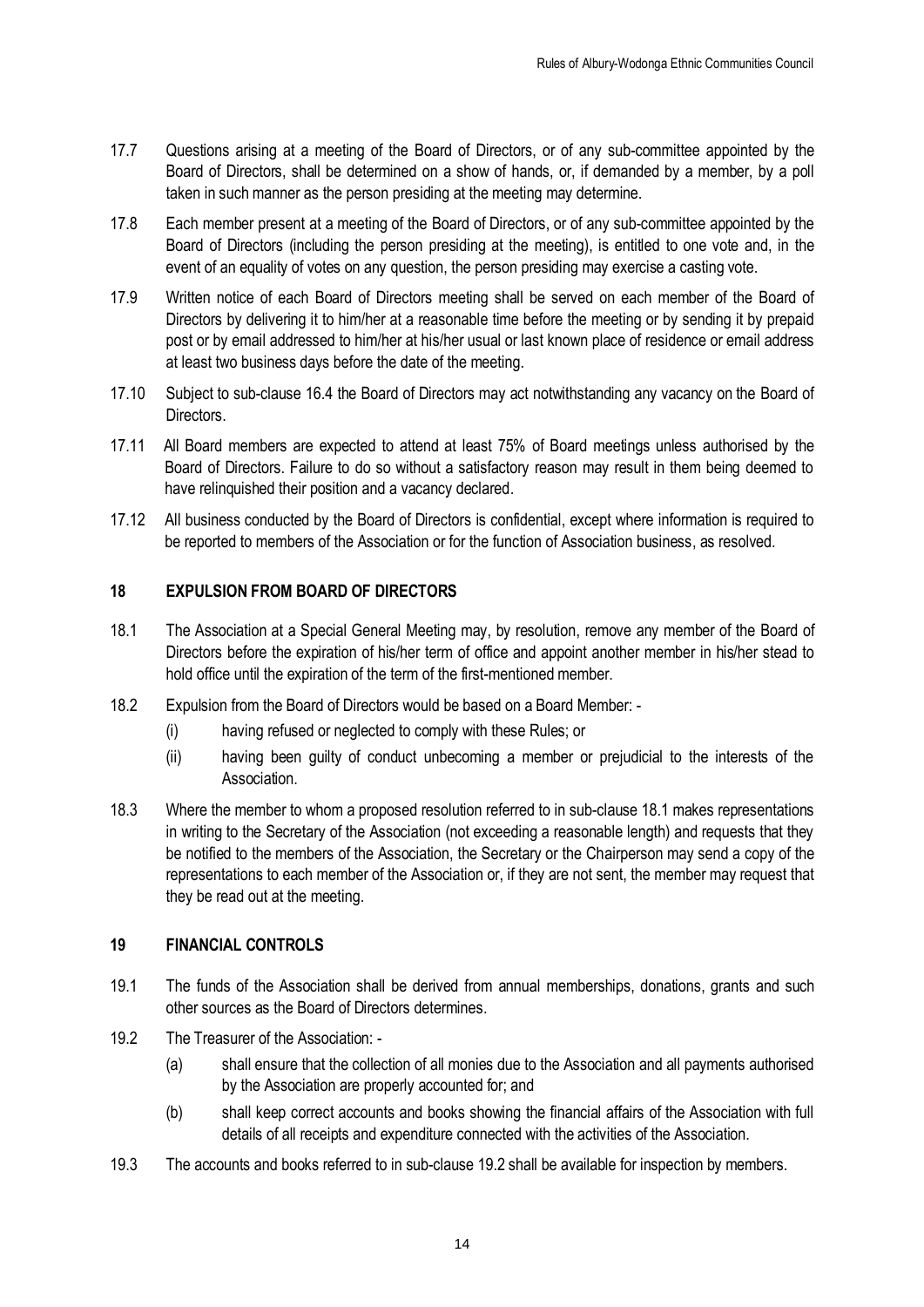- 19.4 All cheques, drafts, bills of exchange, promissory notes and other negotiable instruments shall be signed by two members of the Board of Directors or as determined by the Board of Directors.
- 19.5 The custody of the Common Seal of the Association shall be the responsibility of the Secretary.
- 19.6 The Common Seal shall not be affixed to any instrument except by the authority of the Board of Directors and the affixing of the Common Seal shall be attested by the signatures either of two members of the Board of Directors or of one member of the Board of Directors and of the Public Officer of the Association.

#### **20 ALTERATION OF RULES AND STATEMENT OF PURPOSES**

20.1 These Rules and the Statement of Purposes of the Association shall not be altered except in accordance with the Act.

#### **21 NOTICES**

- 21.1 A notice may be served by or on behalf of the Association upon any member either personally, by post, or by email to the member at his/her/its address or email shown in the Register of Members.
- 21.2 Where a document is properly addressed and posted or emailed to a person / organisation, the document shall, unless the contrary is proved, be deemed to have been given to the person at the time at which the letter would have been delivered in the ordinary course of post or electronic transmission.

#### **22 RECORD KEEPING**

- 22.1 Except as otherwise provided in these Rules, the Secretary shall keep in his/her custody or under his/her control all books, documents and securities of the Association.
- 22.2 All accounts, books, securities and any other relevant documents of the Association must be available for inspection free of charge by any member upon request.
- 22.3 A member may make a copy of any accounts, books, securities and any other relevant documents of the Association.
- 22.4 Unless otherwise stated in the Associations Constitution and Rules, the proper storage, access, use, and dissemination of Association records will be in accordance with the relevant privacy act.
- 22.5 The Secretary of the Association shall be responsible for the keeping of the Minutes of the resolutions and proceedings of each Special General Meeting, Annual General Meeting and each Board of Directors meeting of the Association, with a record of the names of members present at the meetings and resolutions made at the meeting. Other duties of the Secretary are as specified in 'the Act' or the Associations relevant policies.

#### **23 THE PUBLIC OFFICER**

23.1 The Public Officer shall be the Secretary of the Association.

#### **24 THE AUDITOR**

24.1 An Auditor for the Association shall be appointed at the Annual General Meeting.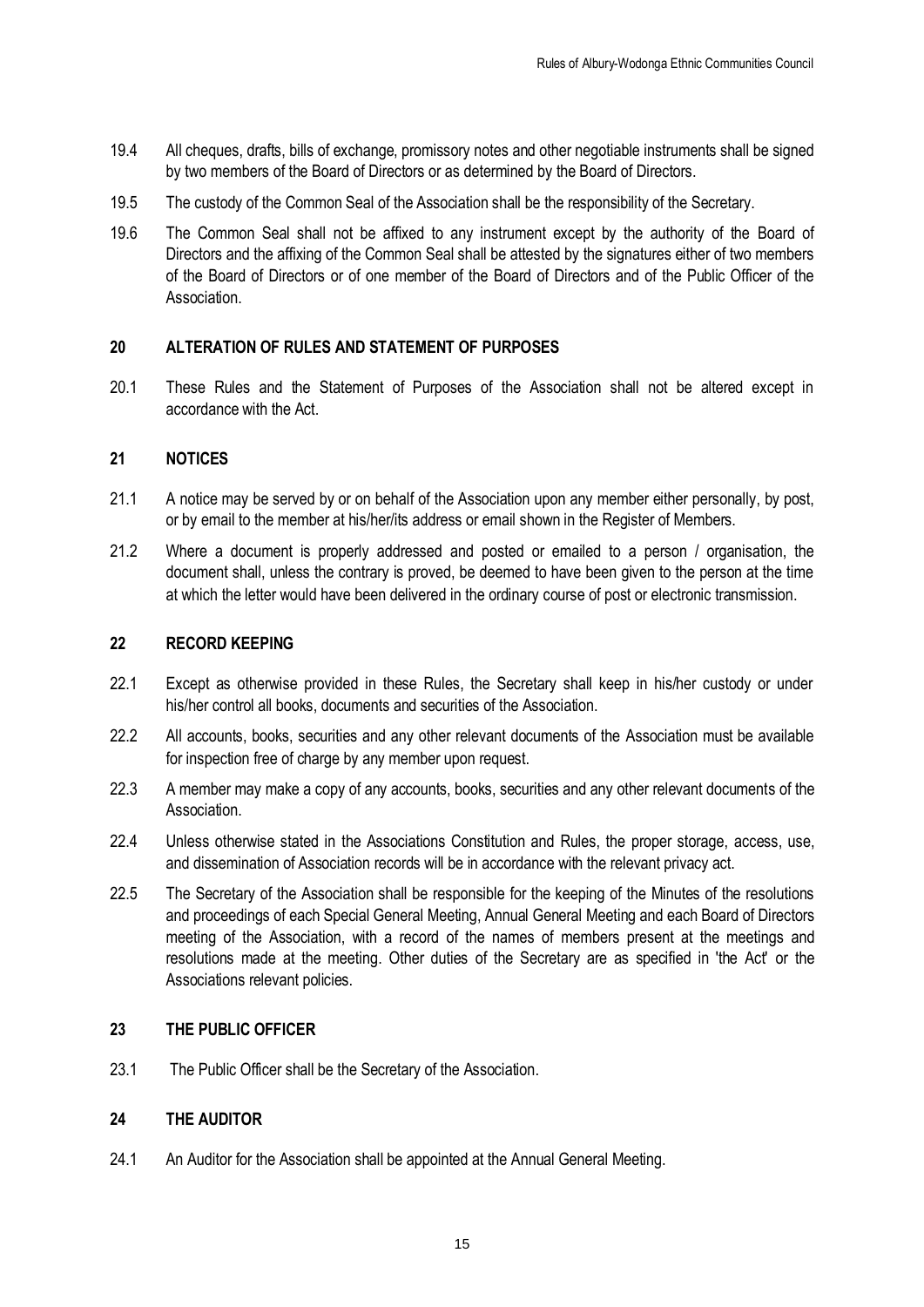#### **25 SETTING UP A CHARITABLE FUND OR INSTITUTION**

- 25.1 Upon the passing of a special resolution at a Special General Meeting or Annual General Meeting of the Association, the Board may establish a 'fund' or 'institution' for the purpose of providing, or directing funds towards, charitable or benevolent relief to marginalised, impoverished and/or vulnerable community members, in accordance with the Associations' Statement of Purposes.
- 25.2 Any such business or financial instruments relating to such fund/s or institution/s (as per 25.1 shall be controlled and managed and administered by the Board of Directors of the Association.
- 25.3 If upon the winding up of the Association, there remains after satisfaction of all its debts and liabilities any property whatsoever, the same shall not be paid or distributed amongst the members or former members, but shall be given or transferred to another Association incorporated under the Act which has similar objects and which is approved by the Commissioner of Taxation as a public benevolent institution to which income tax deductible gifts can be made and which Association shall be determined by resolution of the members.

#### **26 WINDING UP OR CANCELLATION**

- 26.1 In the event of the winding up or the cancellation of the Incorporation of the Association, the assets of the Association remaining after the payment of the Associations liabilities shall be transferred to another organisation in Australia which is a public benevolent institution for the purposes of any Commonwealth Taxation Act and in line with the Associations Statement of Purposes.
- 26.2 In the event that the Association is endorsed as a Deductible Gift Recipient and it is subsequently revoked, the following shall be transferred to another organisation in Australia which is a public benevolent institution for the purposes of any Commonwealth Taxation Act. (a) gifts of money or property for the principle purpose of the Association, (b) contributions made in relation to an eligible fundraising event held for the principle purpose of the Association; and (c) money received by the organisation because of gifts and contributions.
- 26.3 The assets and income of the Association shall be applied solely in furtherance of its Statement of Purposes and no portion shall be distributed directly or indirectly to the members of the Association except as bona fide compensation for services rendered or expenses incurred on behalf of the Association.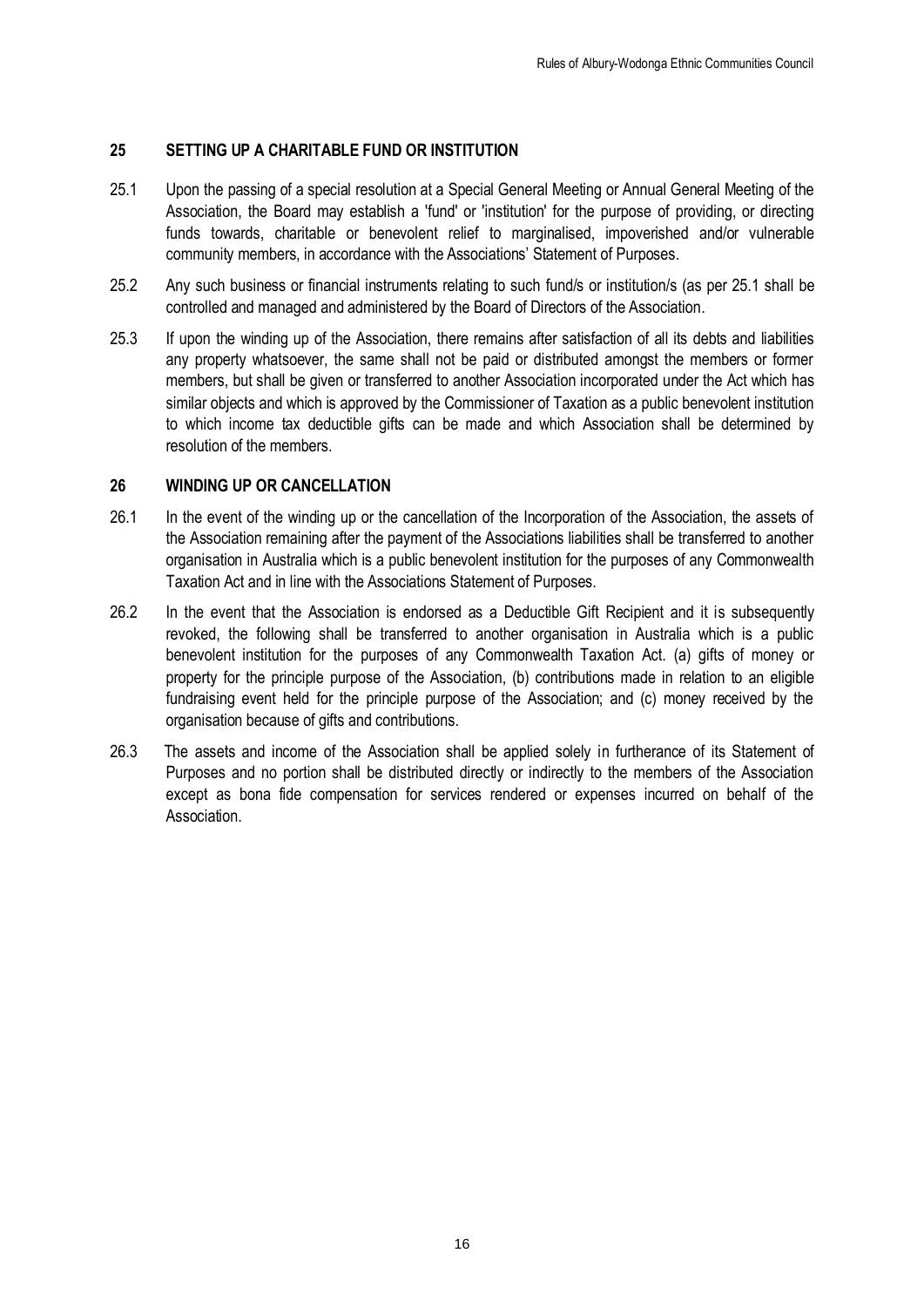

#### <span id="page-16-0"></span>**Appendix 1**

#### **APPLICATION FOR MEMBERSHIP (INDIVIDUAL) Albury-Wodonga Ethnic Communities Council Inc.**

Please fill out the relevant sections as they apply to you, or your organisation.

Date:  $\frac{1}{\sqrt{1-\frac{1}{2}}}$ 

Name: \_\_\_\_\_\_\_\_\_\_\_\_\_\_\_\_\_\_\_\_\_\_\_\_\_\_\_\_\_\_\_\_\_\_\_\_\_\_\_\_\_\_\_\_\_\_\_\_\_\_\_\_\_\_\_

Category of membership being sought (*please tick*):

\_\_\_ **Individual membership**: Individuals of any ethnic background who agree with AWECC's Statement of Purposes.

The annual membership fees are determined at the Annual General Meeting.

Annual membership fees are as follows:

Individual

\$10.00

Payment details: Payment is not required at the time of application. An invoice will be sent to the applicant upon receipt of the completed application and upon approval of membership with the Association.

\_\_\_\_\_\_\_\_\_\_\_\_\_\_\_\_\_\_\_\_\_\_\_\_\_\_\_\_\_\_\_\_\_\_\_\_\_\_\_\_\_\_\_\_\_\_\_\_\_\_\_\_\_\_\_\_\_\_\_\_\_\_\_\_\_\_\_\_\_\_\_\_\_\_\_\_\_\_\_\_\_\_\_

\_\_\_\_\_\_\_\_\_\_\_\_\_\_\_\_\_\_\_\_\_\_\_\_\_\_\_\_\_\_\_\_\_\_\_\_\_\_\_\_\_\_\_\_\_\_\_\_\_\_\_\_\_\_\_\_\_\_\_\_\_\_\_\_\_\_\_\_\_\_\_\_\_\_\_\_\_\_\_\_\_\_\_

Postal address *(where all correspondence will be sent):*

Telephone:

Email address:

A copy of AWECC's Constitution and Statement of Purposes can be found at www.awecc.org.au

Declaration (please tick): I acknowledge that by signing this application, I am agreeing with the Statement of Purposes of AWECC and I likewise agree to be bound by the Constitution and Rules of the Association for the time being in force or whilst I remain a member.

Signed (by individual applicants): Date: \_\_\_\_\_\_\_\_\_\_\_\_\_\_\_\_\_\_\_\_\_\_\_\_\_\_\_\_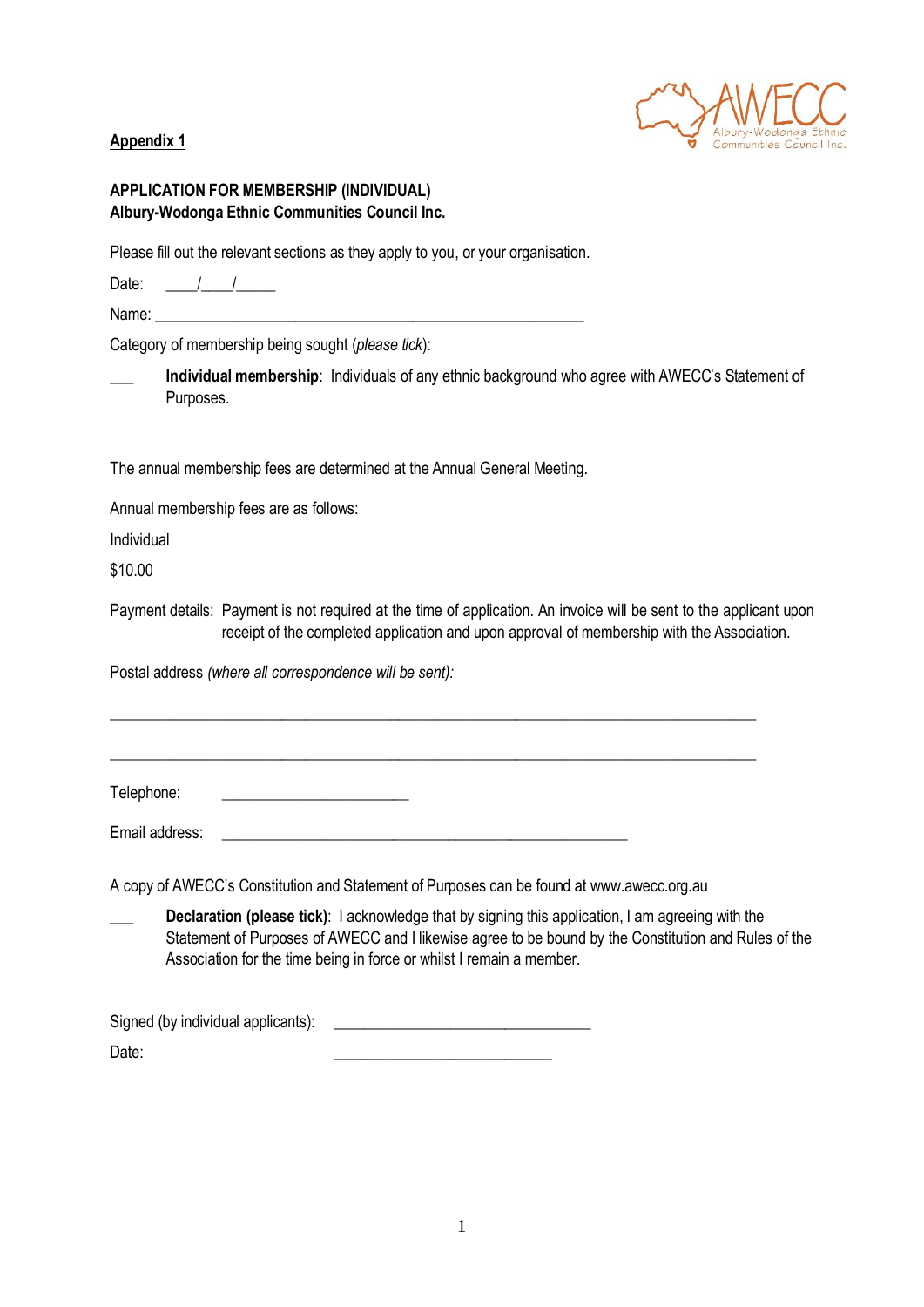#### **APPLICATION FOR MEMBERSHIP (COMMUNITY AND ASSOCIATE ORGANISATIONS) Albury-Wodonga Ethnic Communities Council Inc.**

Please fill out the relevant sections as they apply to you, or your organisation.

Date:  $\frac{1}{\sqrt{2\pi}}$ 

Delegate name: \_\_\_\_\_\_\_\_\_\_\_\_\_\_\_\_\_\_\_\_\_\_\_\_\_\_\_\_\_\_\_\_\_\_\_\_\_\_\_\_\_\_\_\_\_\_\_\_\_\_\_\_\_\_\_

Organisation name:

Category of membership being sought (*please tick one only*):

- \_\_\_ **Community organisation membership**: An organisation whose *primary* focus is either of ethnic and/or multicultural in nature and whose aims and activities are not inconsistent with the Statement of Purposes of AWECC.
- Associate membership: An organisation with an interest in ethnic and/or multicultural issues (but this *not* being its primary focus) and whose aims and activities are not inconsistent with the Statement of Purposes of AWECC.

Note: In accordance with the Albury-Wodonga Ethnic Communities Council's Constitution, associate members do *not* have voting rights, except for the election of the Board of Directors.

The annual membership fees are determined at the Annual General Meeting.

Annual membership fees are as follows:

| Community organisations | Associate organisations |
|-------------------------|-------------------------|
| \$50.00                 | \$50.00                 |

Payment details: Payment is not required at the time of application. An invoice will be sent to the applicant upon receipt of the completed application and upon approval of membership with the Association.

\_\_\_\_\_\_\_\_\_\_\_\_\_\_\_\_\_\_\_\_\_\_\_\_\_\_\_\_\_\_\_\_\_\_\_\_\_\_\_\_\_\_\_\_\_\_\_\_\_\_\_\_\_\_\_\_\_\_\_\_\_\_\_\_\_\_\_\_\_\_\_\_\_\_\_\_\_\_\_\_\_\_\_

\_\_\_\_\_\_\_\_\_\_\_\_\_\_\_\_\_\_\_\_\_\_\_\_\_\_\_\_\_\_\_\_\_\_\_\_\_\_\_\_\_\_\_\_\_\_\_\_\_\_\_\_\_\_\_\_\_\_\_\_\_\_\_\_\_\_\_\_\_\_\_\_\_\_\_\_\_\_\_\_\_\_\_

Postal address *(where all correspondence will be sent):*

Telephone: \_\_\_\_\_\_\_\_\_\_\_\_\_\_\_\_\_\_\_\_\_\_\_\_

Email address:

A copy of Statement of Purposes can be found in the Constitution at www.awecc.org.au

\_\_\_ **Declaration (please tick)**: I agree with the Statement of Purposes of AWECC.